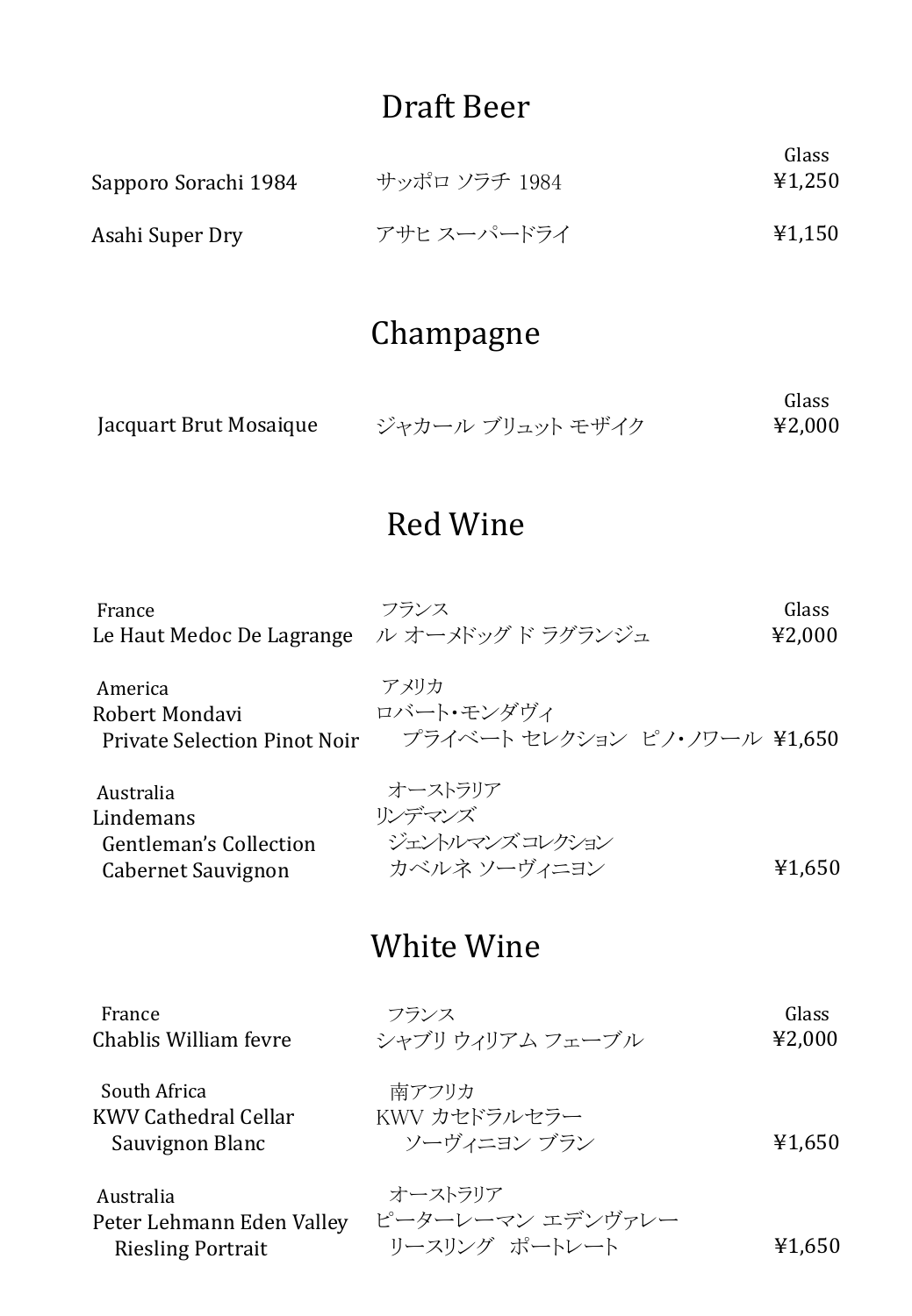# Scotch Whisky 【Single Malt】

| $\blacklozenge$ Speyside                      | ◇スペイサイド                     |                 |
|-----------------------------------------------|-----------------------------|-----------------|
| Aultmore 12y                                  | オルトモア 12年                   | Glass<br>¥1,700 |
| The Balvenie Double Wood 17y                  | バルヴェニー ダブルウッド 17年           | ¥3,200          |
| BenRiach 10y                                  | ベンリアック 10年                  | ¥1,700          |
| BenRiach 12y Sherry Wood                      | ベンリアック 12年 シェリーウッド          | ¥2,050          |
| Cragganmore 12y                               | クラガンモア 12年                  | ¥1,450          |
| Glenfarclas 12y                               | グレンファークラス 12年               | ¥1,700          |
| Glenfarclas 15y                               | グレンファークラス 15年               | 42,200          |
| Glenfarcrlas 17y                              | グレンファークラス 17年               | ¥2,350          |
| Glenfiddich 12y                               | グレンフィディック 12年               | ¥1,300          |
| Glenfiddich 15y                               | グレンフィディック 15年               | ¥2,050          |
| Glenfiddich 18y<br><b>Small Batch Reserve</b> | グレンフィディック18年<br>スモールバッチリザーブ | ¥2,400          |
| The Glenlivet 12y                             | グレンリベット12年                  | ¥1,450          |
| The Glenlivet 12y Illisit Still               | グレンリベット12年 イリシットスチル         | ¥1,700          |
| The Macallan 12y                              | マッカラン 12年                   | 42,200          |
| The Macallan 18y                              | マッカラン 18年                   | ¥4,200          |
| The Macallan Edition No.5                     | マッカラン エディションNo.5            | ¥3,200          |
| The Macallan Edition No.6                     | マッカラン エディションNo.6            | ¥3,200          |
| The Macallan Classic Cut                      | マッカラン クラシックカット              | ¥3,000          |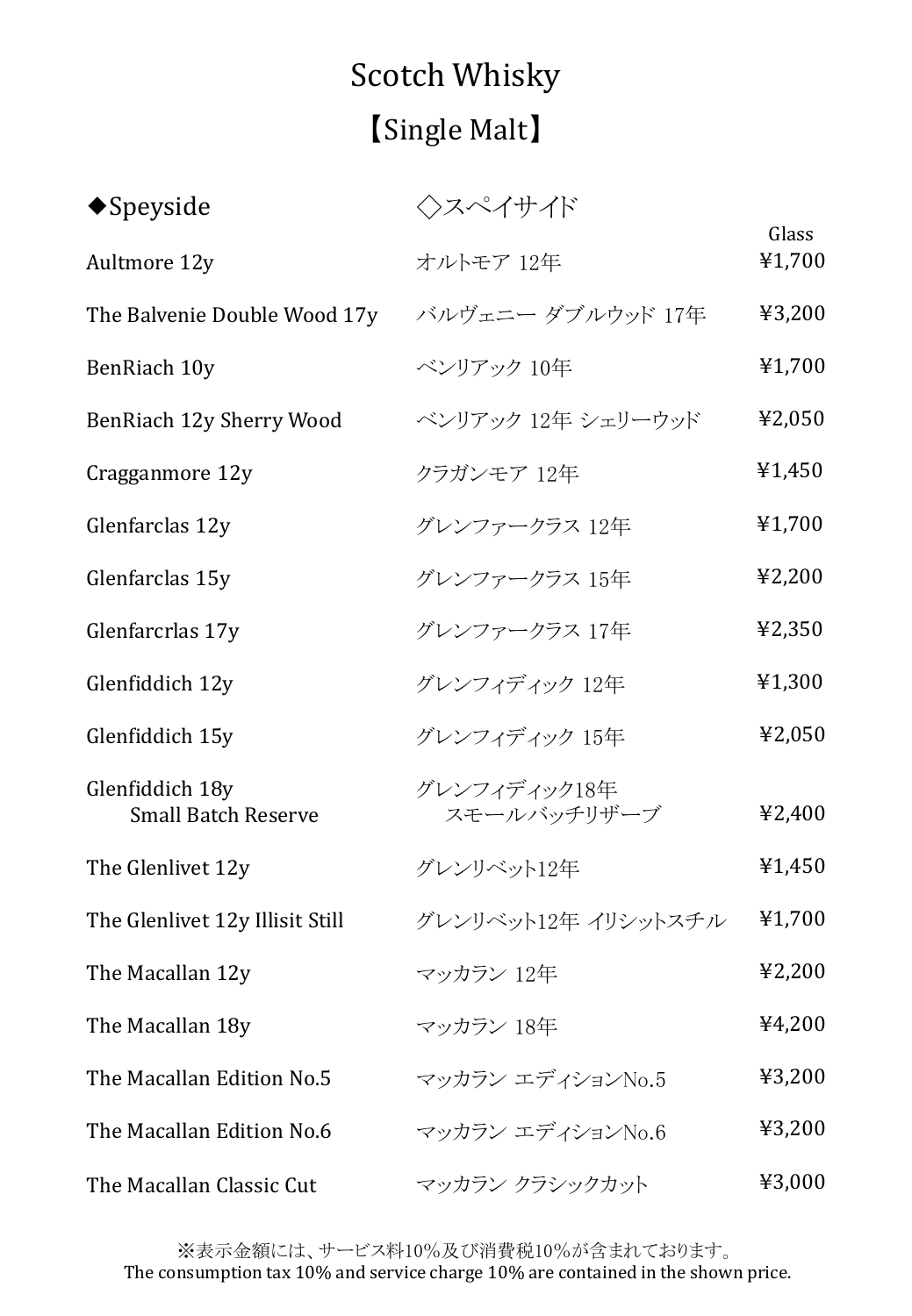# Scotch Whisky 【Single Malt】

| $\blacklozenge$ Isle of Islay           | ◇アイラ島                      |                 |
|-----------------------------------------|----------------------------|-----------------|
| <b>Ardbeg TEN</b>                       | アードベッグ 10年                 | Glass<br>¥1,700 |
| <b>Ardbeg Blaaack</b>                   | アードベッグ ブラック                | ¥2,400          |
| <b>Big Peat Judo Edition</b>            | ビッグピート 柔道 エディション           | ¥2,400          |
| <b>Big Peat Rugby Edition</b>           | ビッグピート ラグビー エディション         | ¥2,400          |
| Bowmore 12y                             | ボウモア 12年                   | ¥1,550          |
| Bruichladdich<br>The Classic Laddie     | ブルックラディ<br>ザ クラシック ラディ     | ¥1,700          |
| Caolila 12y                             | カリラ 12年                    | ¥1,700          |
| Hanter Laing Islay Journey              | ハンターレイン アイラジャーニー           | ¥1,450          |
| Lagavulin 16y                           | ラガヴーリン 16年                 | ¥2,200          |
| Laphroaig 10y                           | ラフロイグ 10年                  | ¥1,700          |
| Octomore 10.1<br><b>Scottish Barley</b> | オクトモア 10.1<br>スコティッシュ バーレイ | ¥3,200          |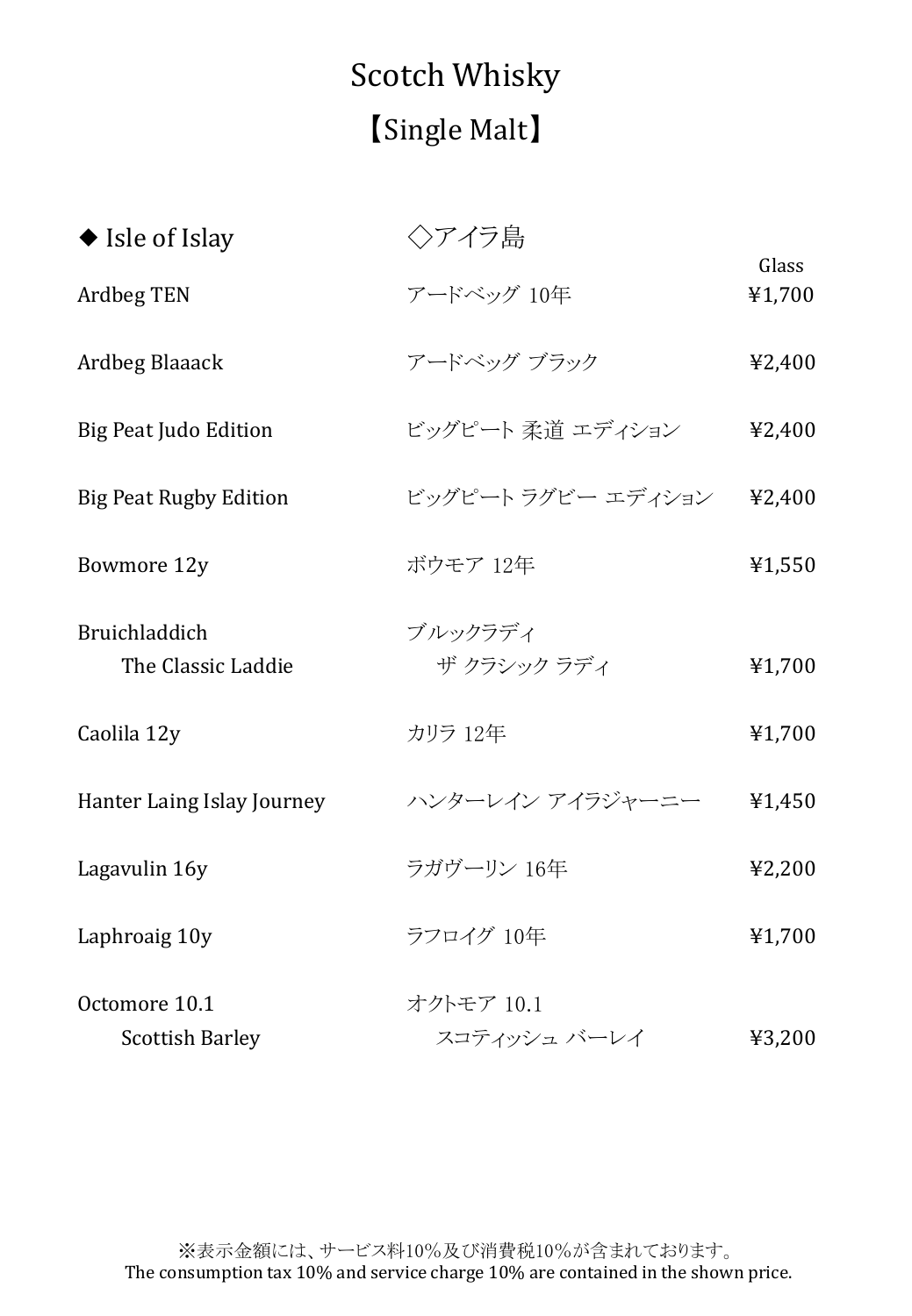# Scotch Whisky 【Single Malt】

| $\blacklozenge$ Islands              | ◇アイランズ                    |                 |
|--------------------------------------|---------------------------|-----------------|
| Arran Malt 10y                       | アランモルト 10年                | Glass<br>¥1,450 |
| <b>Highland Park 18y</b>             | ハイランドパーク 18年              | ¥2,600          |
| Talisker 10y                         | タリスカー 10年                 | ¥1,550          |
| $\blacklozenge$ Highland             | ◇ハイランド                    | Glass           |
| Balblair 12y                         | バルブレア 12年                 | ¥2,050          |
| Clynelish 14y                        | クライヌリッシュ 14年              | ¥1,850          |
| Dalmore 1263<br>King Alexander $III$ | ダルモア 1263<br>キングアレキサンダー3世 | ¥4,000          |
| Edradour 10y                         | エドラダワー 10年                | ¥1,700          |
| Glendronach 12y                      | グレンドロナック 12年              | ¥1,850          |
| Glenmorangie 18y                     | グレンモーレンジィ 18年             | ¥2,350          |
| Oban 14y                             | オーバン 14年                  | ¥2,350          |
| Old Pulteney 12y                     | オールドプルトニー 12年             | ¥1,700          |
| Royal Brackla 12y                    | ロイヤル・ブラックラ 12年            | ¥1,550          |
| Tomatin 12y                          | トマーティン 12年                | 41,550          |
| ◆Lowland                             | ◇ローランド                    |                 |
| Glenkinchie 12y                      | グレンキンチー 12年               | Glass<br>¥1,450 |
| ◆Campbeltown                         | ◇キャンベルタウン                 |                 |
| Springbank 10y                       | スプリングバンク 10年              | Glass<br>¥2,050 |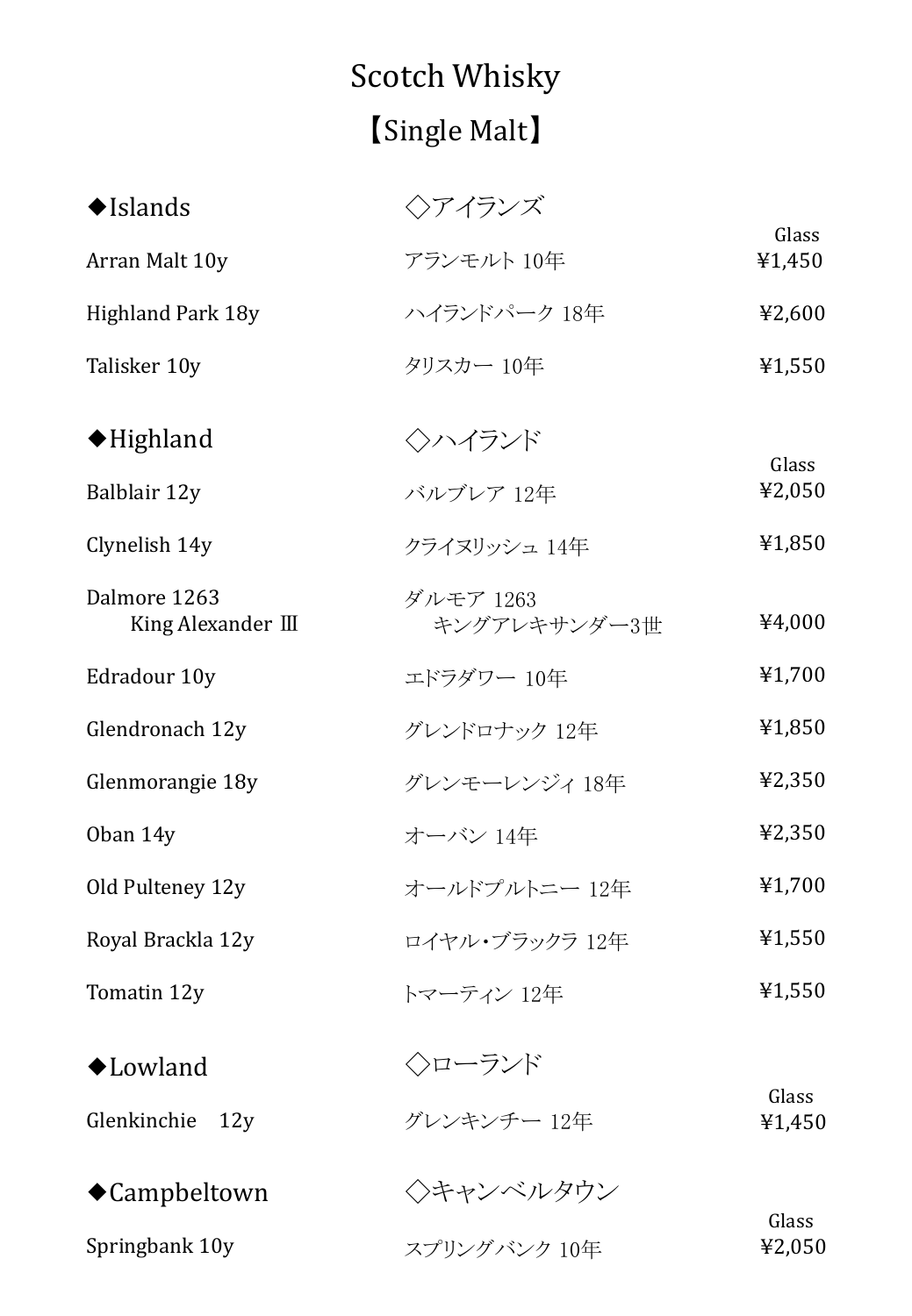# Scotch Whisky 【Blended】

| Ballantine's 17y          | バランタイン 17年                                | Glass<br>¥2,350 |
|---------------------------|-------------------------------------------|-----------------|
|                           |                                           |                 |
| Ballantine's 30y          | バランタイン 30年                                | ¥9,500          |
| Chivas Regal 12y          | シーバスリーガル 12年                              | ¥1,250          |
| Chivas Regal 12y Mizunara | シーバスリーガル 12年 ミズナラ                         | ¥1,400          |
| Chivas Regal 18y          | シーバスリーガル 18年                              | 42,200          |
| Chivas Regal 18y Mizunara | シーバスリーガル 18年 ミズナラ                         | ¥2,350          |
| Dewar's 12y               | デュワーズ 12年                                 | 41,200          |
| Dewar's 15y               | デュワーズ 15年                                 | ¥1,550          |
| Dewar's 18y               | デュワーズ 18年                                 | ¥2,350          |
| Johnnie Walker 18y        | ジョニーウォーカー 18年                             | ¥2,350          |
|                           | Johnnie Walker Blue Label ジョニーウォーカーブルーラベル | ¥3,200          |
| <b>Monkey Shoulder</b>    | モンキーショルダー                                 | ¥1,400          |
| Old Parr 12y              | オールドパー 12年                                | ¥1,550          |
| Old Parr 18y              | オールドパー 18年                                | ¥2,350          |
| <b>Old Parr Superior</b>  | オールドパー スーペリア                              | ¥2,900          |
| Royal Household           | ロイヤルハウスホールド                               | ¥3,800          |
| Royal Salute 21y          | ロイヤルサルート 21年                              | ¥3,000          |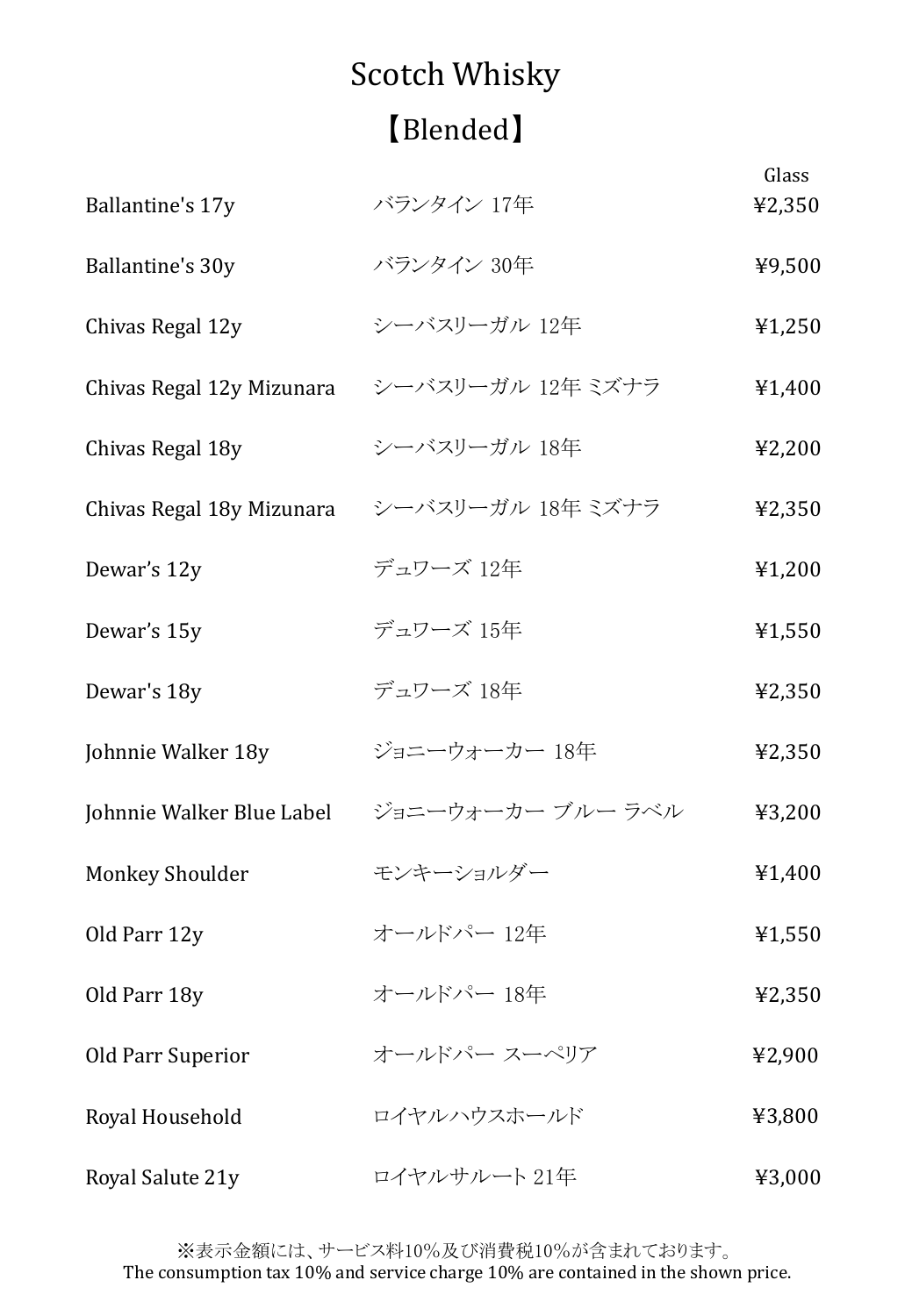## Japanase Whisky

| Akkeshi Sarorunkamuy                                                    | 厚岸 サロルンカムイ                 | Glass<br>¥2,500 |
|-------------------------------------------------------------------------|----------------------------|-----------------|
|                                                                         |                            |                 |
| Chita                                                                   | 知多                         | ¥1,500          |
| Fuji-Sanroku Signature Blend                                            | 富士山麓 シグニチャー ブレンド           | ¥1,700          |
| Fuji-Sanroku Blended 18y                                                | 富士山麓 ブレンデッド 18年            | ¥3,850          |
| Hakushu                                                                 | 白州                         | ¥1,600          |
| Hakushu 18年                                                             | 白州 18年                     | ¥4,600          |
| Hibiki Japanese Harmony                                                 | 響 ジャパニーズ ハーモニー             | ¥1,750          |
| Hibiki Blenders Choice                                                  | 響 ブレンダーズ チョイス              | ¥2,500          |
| Hibiki 21y                                                              | 響 21年                      | ¥4,600          |
| Ichiro's Malt CHICHIBU<br>The Single Cask For HBA 2020 シングルカスク HBA 2020 | イチローズモルト 秩父                | ¥3,650          |
| Mars Whisky "DAKEKANBA"                                                 | マルスウイスキー "岳樺"              | ¥1,700          |
| Miyagikyo Apple Brandy<br><b>Wood Finish</b>                            | 宮城峡 アップルブランデー<br>ウッドフィニッシュ | ¥3,300          |
| Miyagikyo                                                               | 宮城峡                        | ¥1,600          |
| Taketsuru 17y                                                           | 竹鶴 17年                     | ¥2,350          |
| The Nikka                                                               | ザ・ニッカ                      | ¥2,050          |
| The Essence of Suntory<br>Rich Type                                     | ザ エッセンス オブ サントリー<br>リッチタイプ | ¥2,800          |
| Yamazaki 12y                                                            | 山崎 12年                     | ¥2,450          |
| Yamazaki 18y                                                            | 山崎 18年                     | ¥4,600          |
| Yoichi                                                                  | 余市                         | ¥1,600          |
| Yoichi Apple Brandy<br><b>Wood Finish</b>                               | 余市 アップルブランデー<br>ウッドフィニッシュ  | ¥3,300          |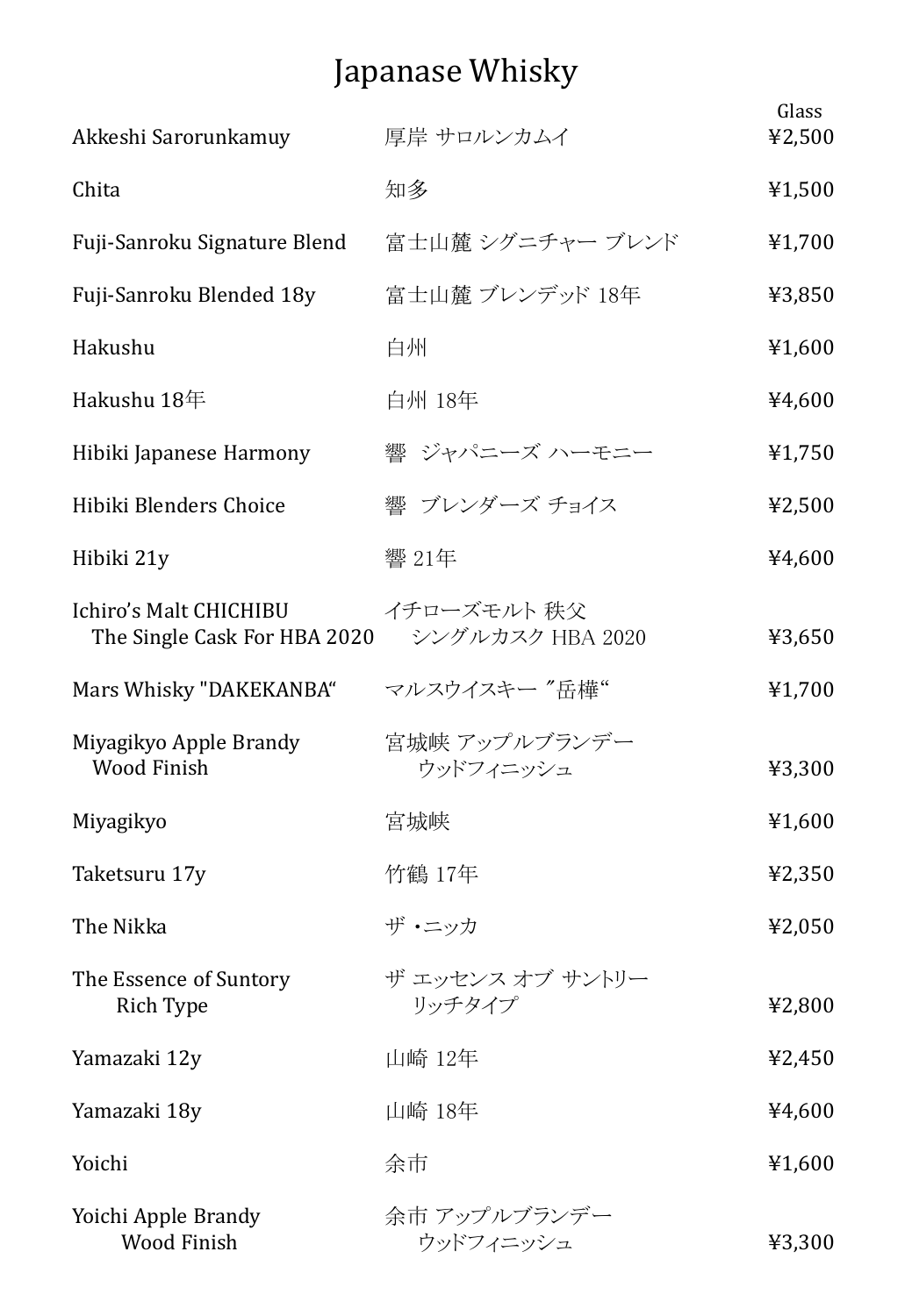## American Whiskey

| $\blacklozenge$ Bourbon                   | ◇バーボン                      |                 |
|-------------------------------------------|----------------------------|-----------------|
| <b>Blanton's Gold Edition</b>             | ブラントン ゴールド                 | Glass<br>¥2,450 |
| <b>Buffalo Trace</b>                      | バッファロー トレース                | ¥1,300          |
| <b>Bulleit Bourbon</b>                    | ブレット バーボン                  | ¥1,300          |
| Eagle Rare 10y                            | イーグルレア 10年                 | ¥1,700          |
| Maker's Mark                              | メーカーズマーク レッドトップ            | 41,200          |
| Maker's Mark<br><b>HBA Private Select</b> | メーカーズマーク<br>HBA プライベートセレクト | ¥1,850          |
| Michter's Small Batch US-1                | ミクターズ スモールバッチ US-1         | ¥2,200          |
| Noah's Mill                               | ノアーズミル                     | ¥2,100          |
| I.W.Harper 12y                            | I.W.ハーパー 12年               | ¥2,200          |
| Wild Turkey 8y                            | ワイルドターキー 8年                | ¥1,300          |
| Wild Turkey 13y                           | ワイルドターキー 13年               | 42,200          |
| <b>Woodford Reserve</b>                   | ウッドフォードリザーブ                | ¥1,450          |
| $\blacklozenge$ Tennessee                 | ◇テネシー                      |                 |
| Jack Daniel's Old No.7                    | ジャックダニエル ブラック              | Glass<br>¥1,250 |
| Gentleman Jack                            | ジェントルマン ジャック               | 41,300          |
| $\blacklozenge$ Rye                       | 〈〉ライ                       |                 |
| Sazerac Rye                               | サゼラック ライ                   | Glass<br>¥2,200 |
| Templeton Rye 4y                          | テンプルトン ライ 4年               | ¥1,300          |
| Wild Turkey Rye                           | ワイルドターキー ライ                | 41,300          |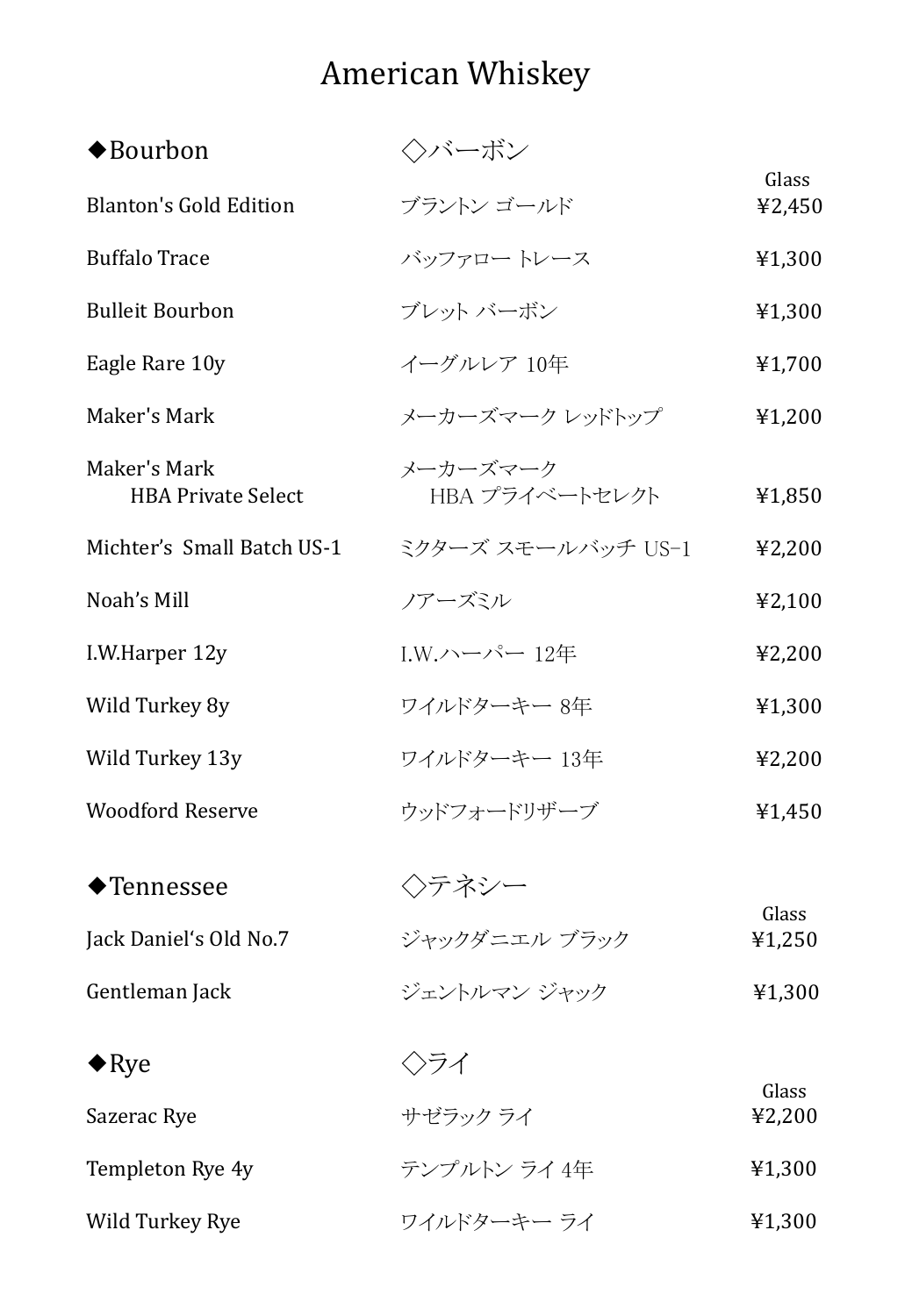## Canadian Whisky

| Canadian Club 12y | カナディアンクラブ 12年 | Glass<br>¥1,200 |
|-------------------|---------------|-----------------|
| Crown Royal       | クラウンローヤル      | 41,250          |

### Irish Whiskey

| <b>Bushmills Malt 10y</b> | ブッシュミルズ モルト 10年 | Glass<br>¥1,450 |
|---------------------------|-----------------|-----------------|
| Bushmills Malt 12y        | ブッシュミルズ モルト 12年 | ¥1,700          |
| Connemara 12y             | カネマラ 12年        | 42,350          |
| Jameson Black Barrel      | ジェムソン ブラック バレル  | ¥1,450          |
| Red Breast 12y            | レッドブレスト 12年     | ¥1,700          |

### Taiwanese Whisky

| Kavalan Classic Single Malt                   | カバラン クラシック シングルモルト        | Glass<br>42,350 |
|-----------------------------------------------|---------------------------|-----------------|
| Kavalan Solist Sherry<br>Single Cask Strength | カバラン ソリスト シェリー<br>シングルカスク | 43,100          |
| Kavalan Solist Vinho<br>Single Cask Strength  | カバラン ソリスト ビーニョ<br>シングルカスク | ¥4,000          |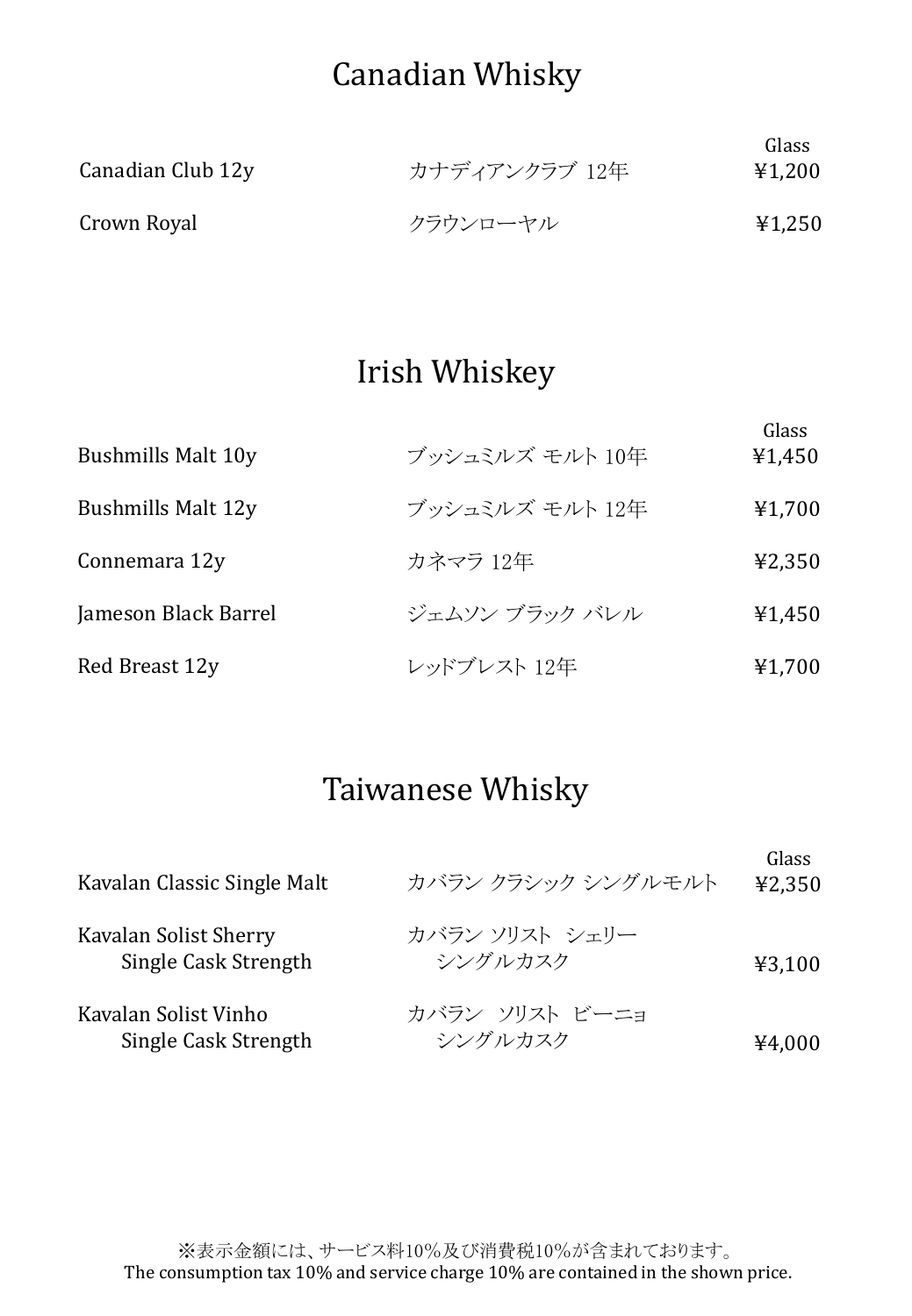## Gin

| <b>Bombay Sapphire</b>           | ボンベイサファイア             | Glass<br>¥1,200 |
|----------------------------------|-----------------------|-----------------|
| Hendrick's Gin                   | ヘンドリックス ジン            | ¥1,400          |
| Monkey 47 Dry Gin                | モンキー47 ドライジン          | ¥1,900          |
| No,3 London Dry Gin              | NO.3 ロンドンドライジン        | ¥1,400          |
| Tanqueray Special Dry Gin        | タンカレー スペシャル ドライジン     | ¥1,200          |
| <b>Tanqueray No.TEN</b>          | タンカレー No.TEN          | ¥1,400          |
| KI NO BI Kyoto Dry Gin           | 季の美 京都                | ¥1,400          |
| Nikka Coffey Gin                 | ニッカ カフェジン             | ¥1,400          |
| Roku Dry Gin                     | 六 ジン                  | ¥1,400          |
| Silent Pool Gin                  | サイレントプール ジン           | ¥1,600          |
| Shakotan Gin "HONOHO"            | 積丹ジン "火の帆"            | ¥2,200          |
| Shakotan Gin<br>"HONOHO"Bouquet  | 積丹ジン<br>"火の帆"ブーケ      | ¥2,800          |
| Benizakura Distillery Craft Gin  | 紅櫻蒸溜所 クラフトジン 9148     | ¥1,500          |
| Yomeishu<br>Craft Gin "Kanomori" | 養命酒製造<br>クラフトジン "香の森" | ¥1,400          |

## Tequila

| Don Julio Reposado | ドンフリオ レポサド  | Glass<br>¥1,600 |
|--------------------|-------------|-----------------|
| Porfidio Anejo     | ポルフィディオ アネホ | 42,300          |

上記の商品をベースにしますとショートカクテル(+¥100)ロングカクテル(+¥300)でお創り致します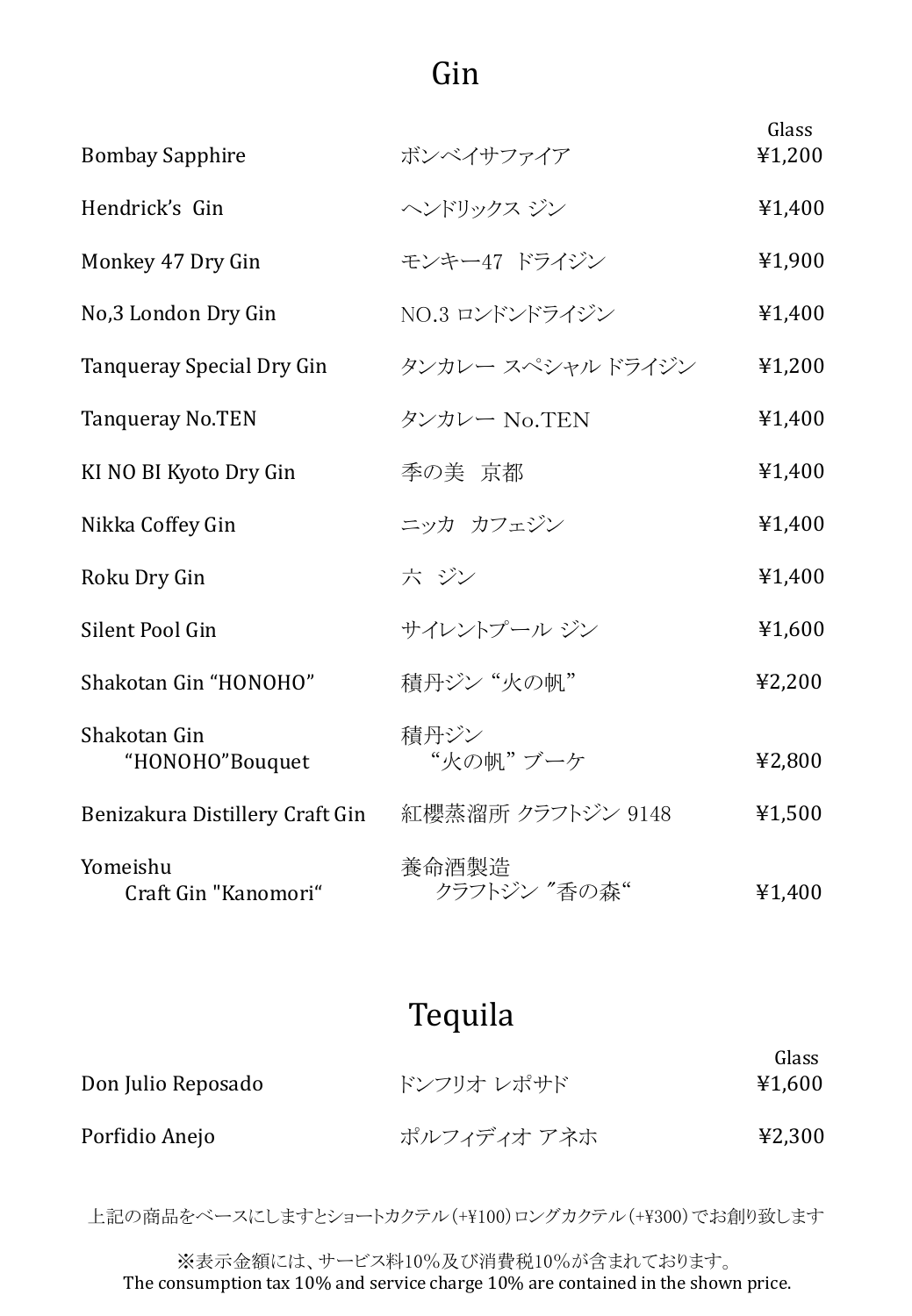## Vodka

| <b>Belvedere</b>    | ベルヴェデール        | Glass<br>¥1,400 |
|---------------------|----------------|-----------------|
| <b>Black Cow</b>    | ブラック カウ        | ¥1,600          |
| Ciroc               | シロック           | ¥1,400          |
| <b>Grey Goose</b>   | グレイグース         | ¥1,400          |
| Grey Goose L'Orange | グレイグース ル・オランジェ | ¥1,400          |
| Grey Goose La Poire | グレイグース ラ・ポワール  | ¥1,400          |
| Ketel One           | ケテルワン          | 41,200          |

## Rum

| Bacardi Gold   | バカルディゴールド | Glass<br>¥1,200 |
|----------------|-----------|-----------------|
| Bacardi 8y     | バカルディ8    | ¥1,400          |
| Havana club 7y | ハバナクラブ 7年 | ¥1,400          |
| Ron Zacapa 23  | ロンサカパ 23  | ¥1,500          |
| Ron Zacapa XO  | ロンサカパ XO  | 42,500          |

上記の商品をベースにしますとショートカクテル(+¥100)ロングカクテル(+¥300)でお創り致します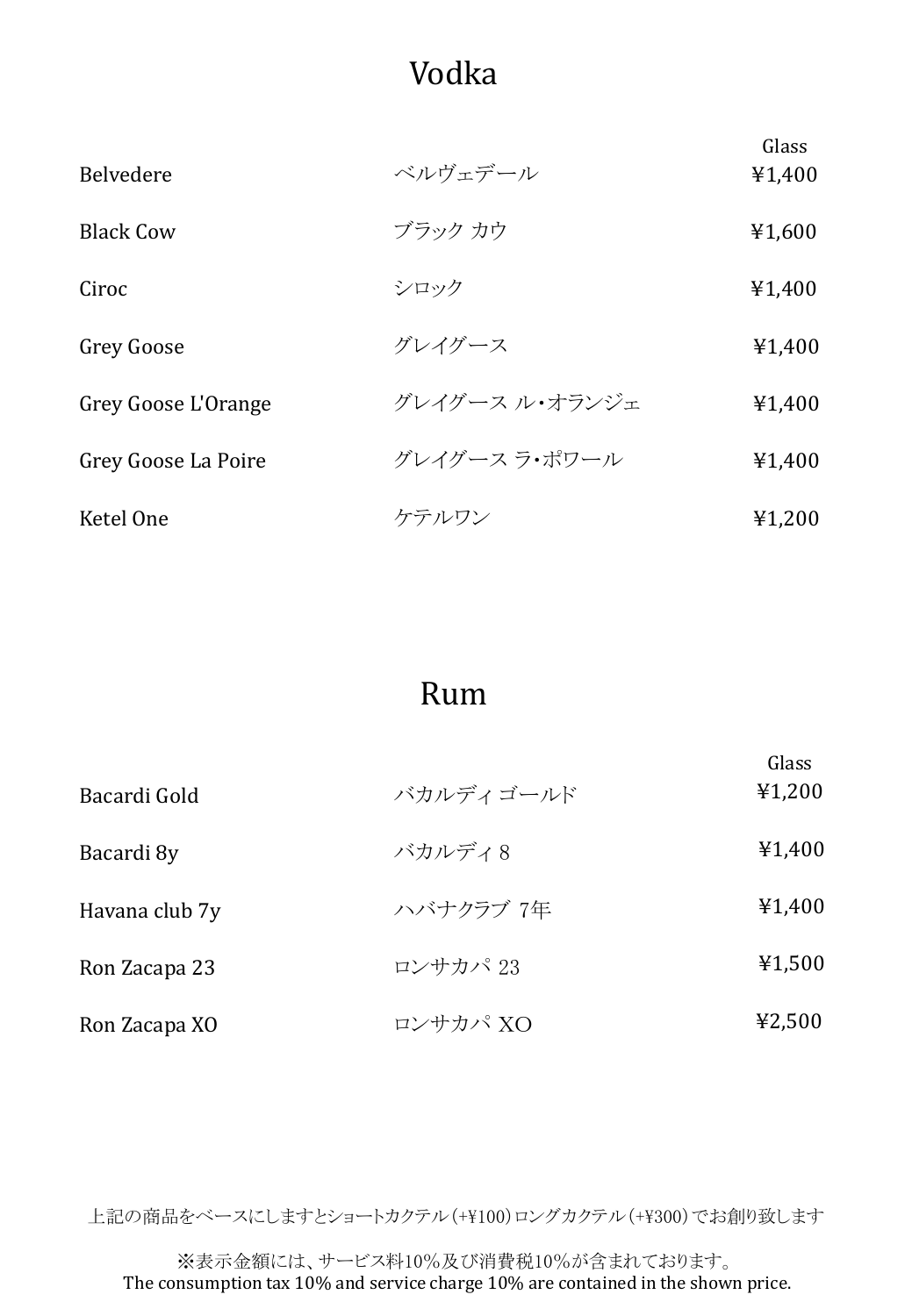### Brandy

| Camus VSOP           | カミュ VSOP     | Glass<br>¥1,400 |
|----------------------|--------------|-----------------|
| Hennessy XO          | ヘネシー XO      | 43,100          |
| <b>Hennessy VSOP</b> | ヘネシー VSOP    | ¥2,500          |
| Martell Cordon Bleu  | マーテル コルドンブルー | 43,100          |
| Remy Martin XO       | レミーマルタン XO   | 43,100          |
| Paul Giraud 35y      | ポールジロー 35年   | ¥5,300          |

## Calvados

| <b>Calvados Boulard Fine</b><br><b>Grand Solage</b> | カルヴァドス ブラー<br>グラン ソラージュ         | Glass<br>¥1,600 |
|-----------------------------------------------------|---------------------------------|-----------------|
| Chatau Du Breuil<br>Whisky Cask Finish 14y          | シャトードブルイユ<br>ウィスキーカスクフィニッシュ 14年 | ¥2.450          |
| Lemorton 25y                                        | ルモルトン 25年                       | 42,950          |

#### Grappa

| Glass            |
|------------------|
| ¥2,400<br>サッシカイア |
|                  |

### Vermouth

|                           |                | Glass  |
|---------------------------|----------------|--------|
| Dolin (Dry $\cdot$ Rouge) | ドラン (ドライ・ルージュ) | ¥1,050 |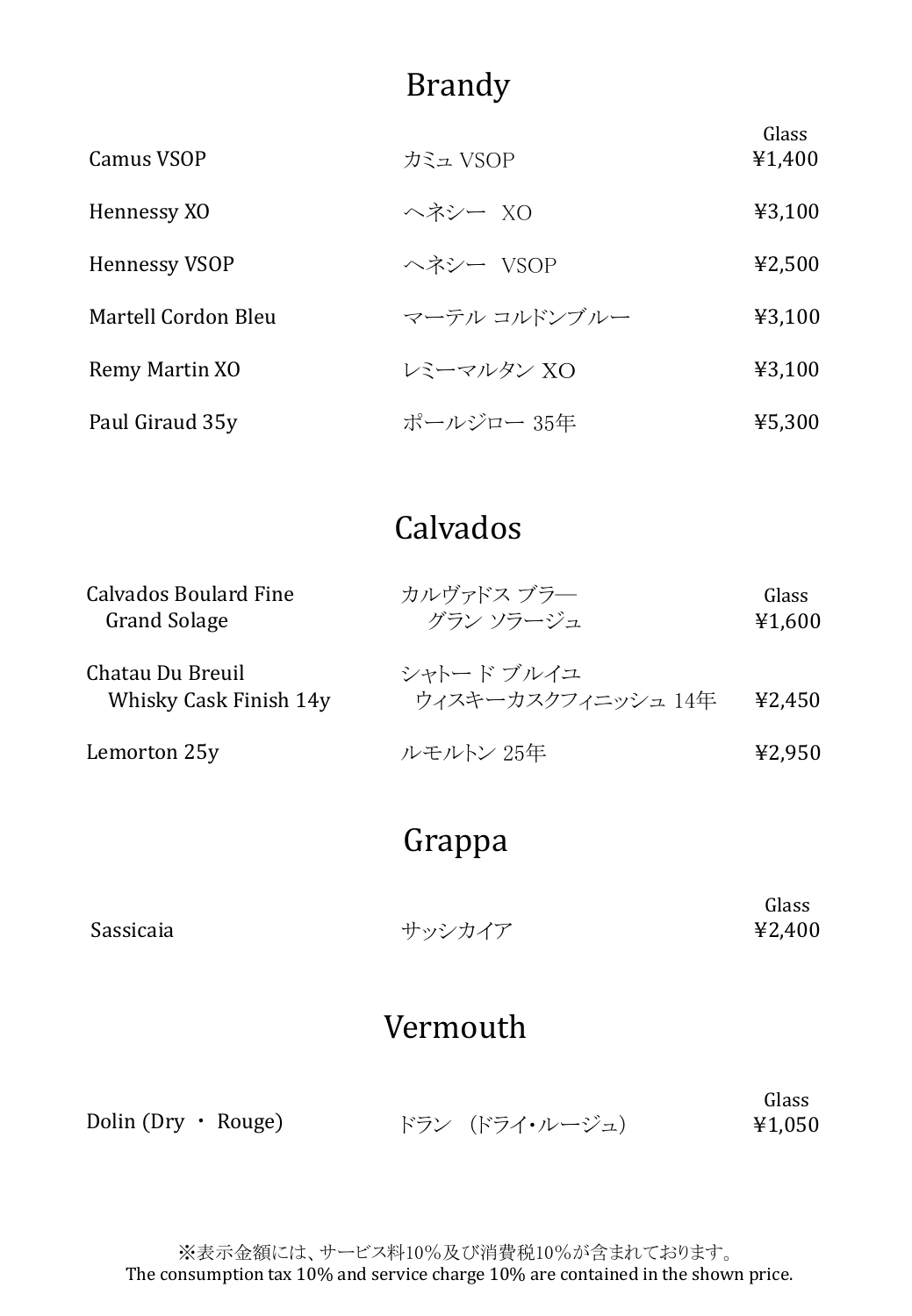## 日本酒 Japanese Sake

千歳鶴 純米大吟醸

Chitosetsuru Junmai daiginjo ¥1,400 ¥2,800

Glass(90ml) 1合(180ml)

Class

## 焼酎 Shochu

| 百年の孤独 | "Hyakunen no Kodoku" | Glass<br>¥1,800 |
|-------|----------------------|-----------------|
| 魔王    | "Maoh"               | ¥1,500          |

## 梅酒 Plum Liquer

| 山崎蒸留所貯蔵    |                             | uldəə  |
|------------|-----------------------------|--------|
| 焙煎樽熟成梅酒    | Yamazaki Plum Liqueur       | ¥1,300 |
| 島梟 "梅" 32年 | Simafukuro Plum Liqueur 32y | ¥3,500 |